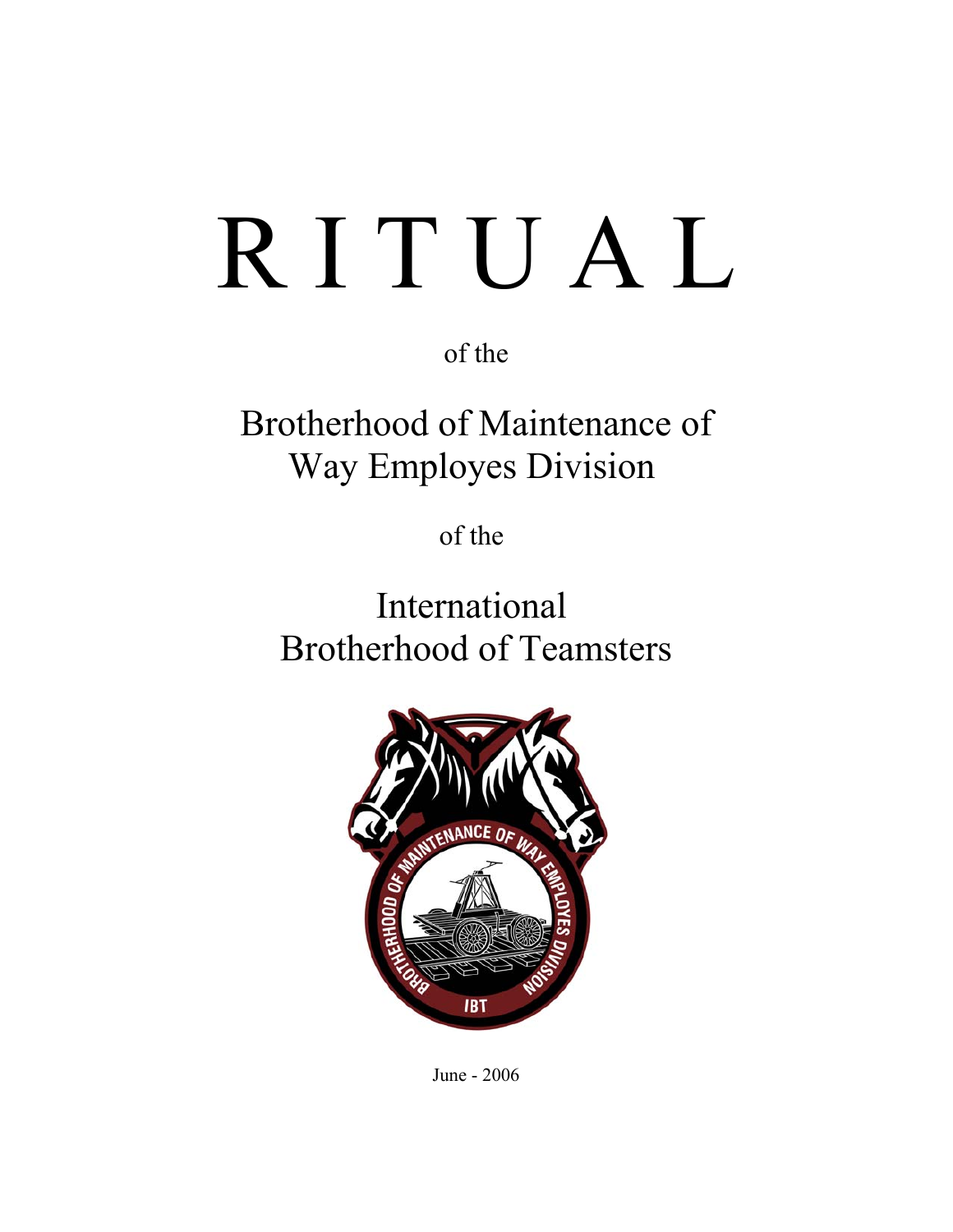## **TO THE PRESIDENT**

This ritual is a guide that should be referred to at every meeting of the Lodge. Its importance should be impressed upon every member.

It is the duty of the President to open the Lodge promptly, to preserve discipline during the sessions, and to see that the other officers perform their duties in accordance with applicable laws and our Bylaws and Ritual.

The Bylaws of the Brotherhood are enacted by the members through their regularly elected delegates and are binding upon all members alike. The authority to interpret the Bylaws is vested in the National Division President, and his decision is final, except as provided in the Bylaws. As all members through their chosen representatives had a voice in making the Bylaws, all should aid in their enforcement.

# **RULES OF ORDER**

- 1. The Bible shall remain open on the altar while the Lodge is in session.
- 2. After the Lodge has been duly opened the Conductor will conduct all visiting members to the altar and introduce them. The President will call up the Lodge and welcome the visiting brothers, after which the Conductor will escort the visitors to seats.
- 3. No brother shall interrupt another in his remarks, except to raise a point of order.
- 4. During opening or closing ceremony, or during the reading of the minutes, the Inner Sentinel will require those in the ante-room to wait until the business is finished, after which they will be permitted to enter.
- 5. The Conductor will receive and examine visitors who arrive while the Lodge is in session (retiring to the ante-room); if the visitor is found eligible and correct he will be admitted. Conductor will then introduce the visitor, giving his name and number of his Lodge. The President will rise, call up the Lodge and welcome the visitor. No visitor shall be examined during initiation. Every courtesy should be extended to visiting brothers and they should be made to feel that their presence at the meeting is appreciated.
- 6. The Secretary-Treasurer must fill out all receipts with pen and ink, and must not use a stamp to sign his name.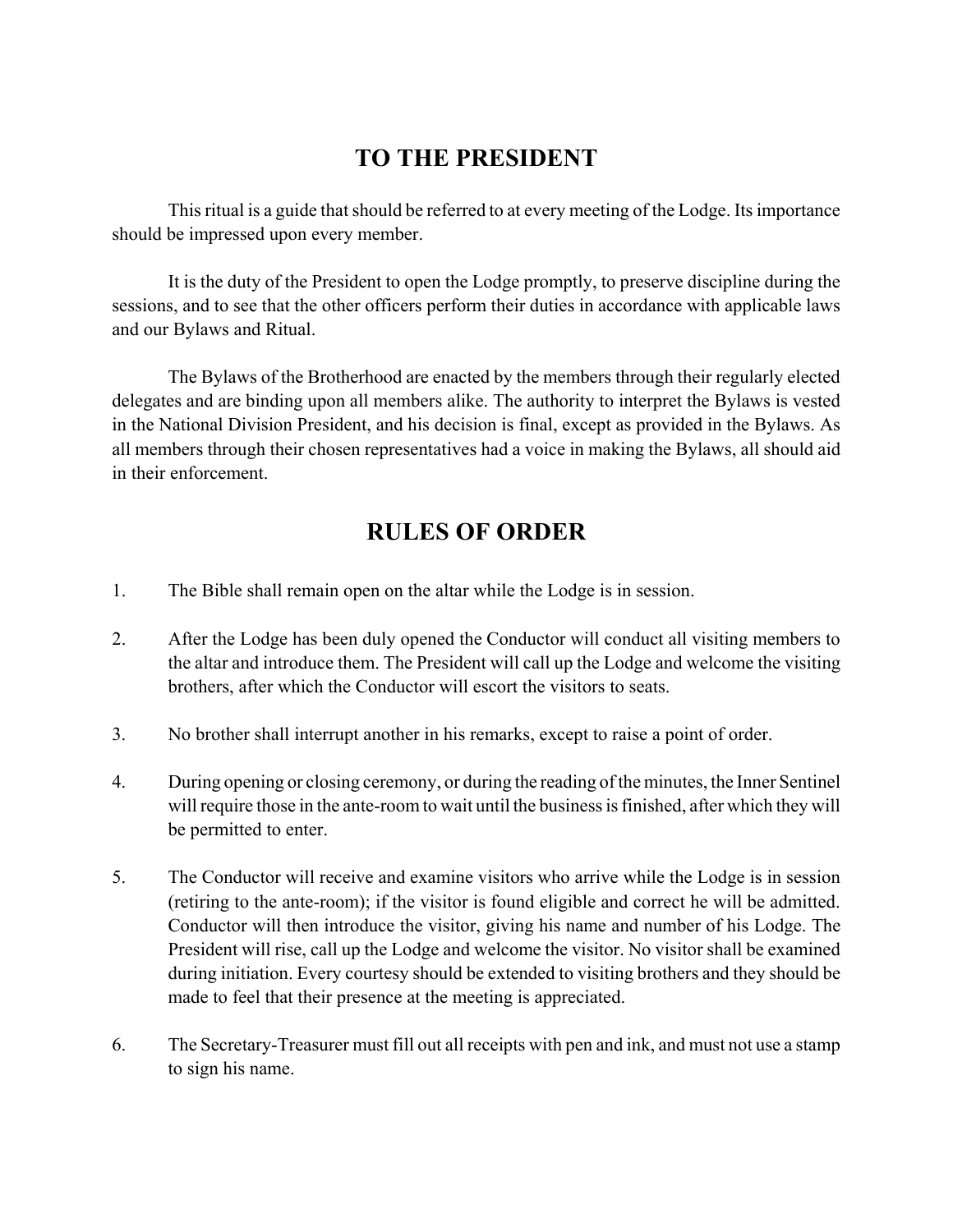- 7. No motion shall be subject to debate until it has been seconded and stated from the Chair. It shall be reduced to writing upon the request of two members.
- 8. Each member, when speaking, shall stand and respectfully address the President, confining his remarks to the question under debate and avoid all personalities or indecent or improper language.

# **OPENING CEREMONY**

The hour of meeting having arrived and a quorum being present, the President will call the Lodge to order by giving one rap of the gavel.

**PRESIDENT:** This Lodge will now come to order. Officers will assume their stations and the Sentinels will see that none but duly qualified persons are permitted to enter. Brother Conductor, you will place the open Bible on the altar after which you will determine if all present are brothers in good standing and entitled to participate in this meeting.

If necessary, the Conductor will examine Membership Cards, dues receipts or use other appropriate means to determine each person's eligibility after which he reports.

**CONDUCTORS:** Brother President, all present are duly qualified to sit in this meeting.

**PRESIDENT:** Thank you, Brother Conductor. Brother Chaplain, will you invoke the blessings of the Supreme Ruler on our deliberation.

**CHAPLAIN:** Most Holy and Glorious Ruler of the Universe, the Giver of all good gifts and graces, in Thy name we have assembled, and in Thy name we desire to proceed in all our deliberations. Grant that the sublime principles of our Brotherhood may so subdue every discordant passion within us, so harmonize and enrich our own hearts with Thine own love and goodness, that this Brotherhood may humbly reflect that order and beauty which reign forever before Thy Throne -- Amen.

#### **ALL RESPOND:** Amen

**PRESIDENT:** Brothers (and Sisters), by the power and authority vested in me, I hereby declare this Lodge open for the transaction of such business as may be properly brought before it. Each brother, when speaking, shall stand and respectfully address the President confining his remarks to the question under debate avoiding all personalities and indecent and improper language. Sectarian discussions are strictly forbidden.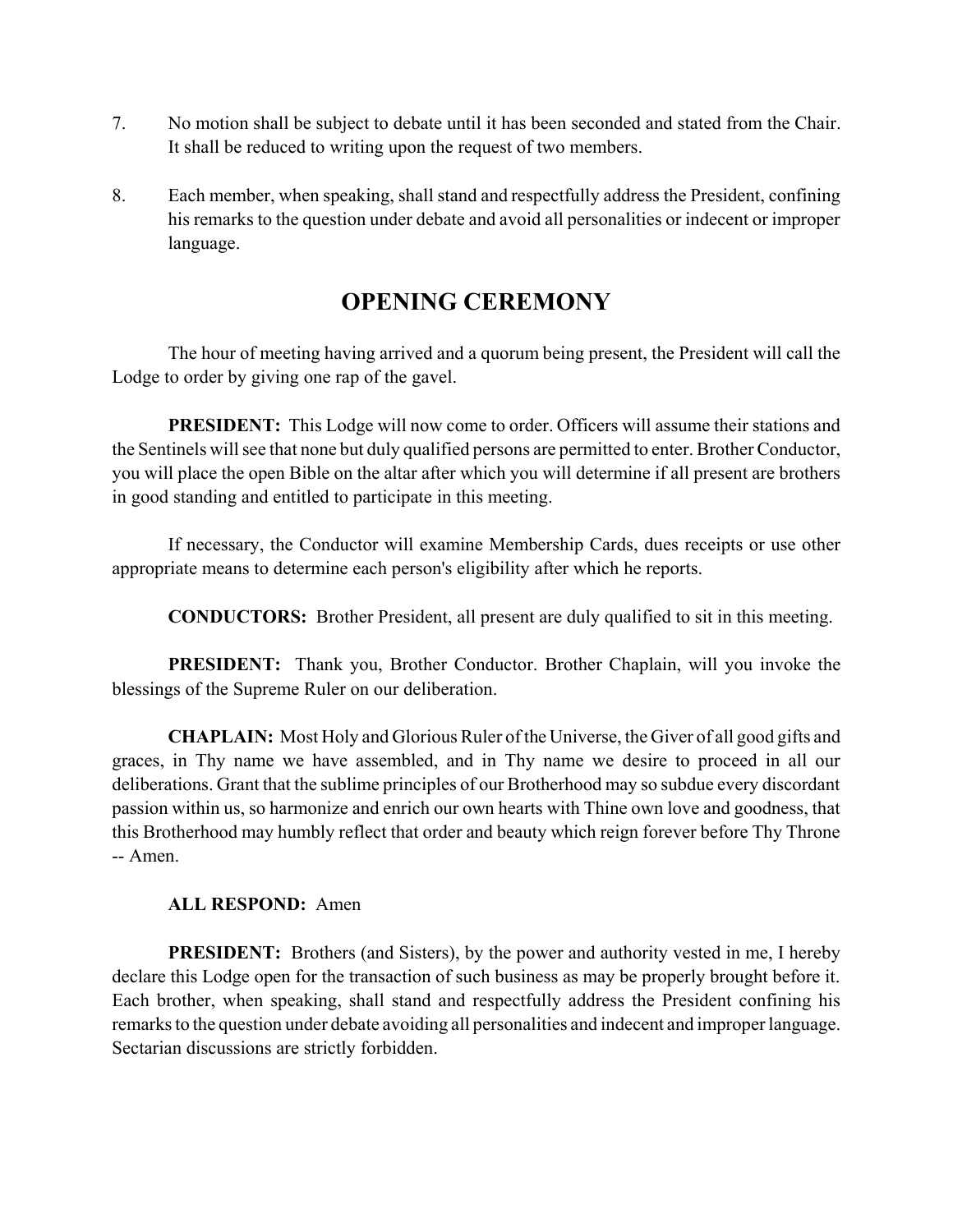## **ORDER OF BUSINESS**

Introduction of visiting members.

- 1. Roll Call of officers.
- 2. Reading minutes of previous meeting.
- 3. Introduction of new members.
- 4. Initiation of new members.
- 5. Secretary-Treasurer's Report:
	- (a) Report of suspended or expelled members
	- (b) Communication, bills and notices
	- (c) Receipts and Disbursements since the last meeting
	- (d) Financial Report of lodge since last meeting
	- (e) Application for Transfer or Withdrawal Cards
- 6. Report of Committees.
- 7. Unfinished business.
- 8. New business.
- 9. Health, welfare and sickness benefits.
- 10. Is any brother (sister) deceased, sick or otherwise distressed?
- 11. Political discussion.
- 12. Safety discussion.
- 13. Debate Good of the Brotherhood.
- 14. Appointment of Committees.
- 15. Election of officers, delegates, Board members, etc.
- 16. Installation of officers.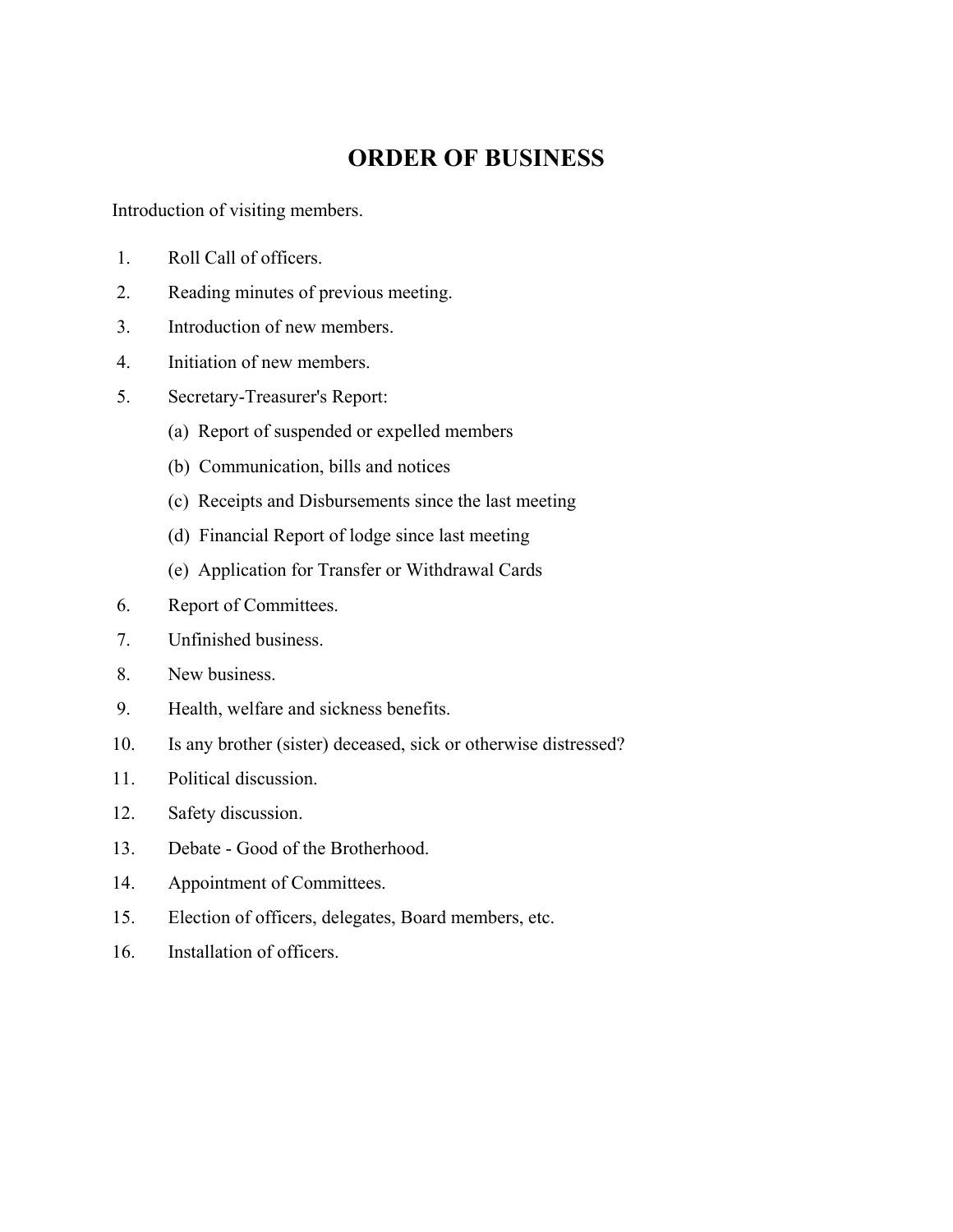## **CLOSING CEREMONY**

**PRESIDENT:** Brothers, I am about to close this Lodge. All matters which have been discussed at this meeting are of a confidential nature and should be treated accordingly. When you again mingle with the outer world, I trust you will remember the principles and lessons imparted here. Let us ever be mindful of the obligations we have taken and constantly strive to extend the principles of brotherly love and unity. Brother Chaplain, we are ready for your parting benediction.

**CHAPLAIN:** My brethren, he lives best who does most for humanity, he lives well who walks worthily in the paths of industry, and to him shall the full measure of praise be given: "Well done, thou good and faithful brother." In this parting hour let us not forget the obligation we have assumed, but as we leave this room let it be with a full determination that all our actions through life shall redound to our honor and insure the prosperity of this Brotherhood, and may the Great Ruler above watch over, bless and keep us until our next meeting -- Amen.

**ALL RESPOND:** Amen.

#### **CLOSE MEETING**

If the Lodge has regularly scheduled meetings, the President should announce the date, time and place for the next regular meeting.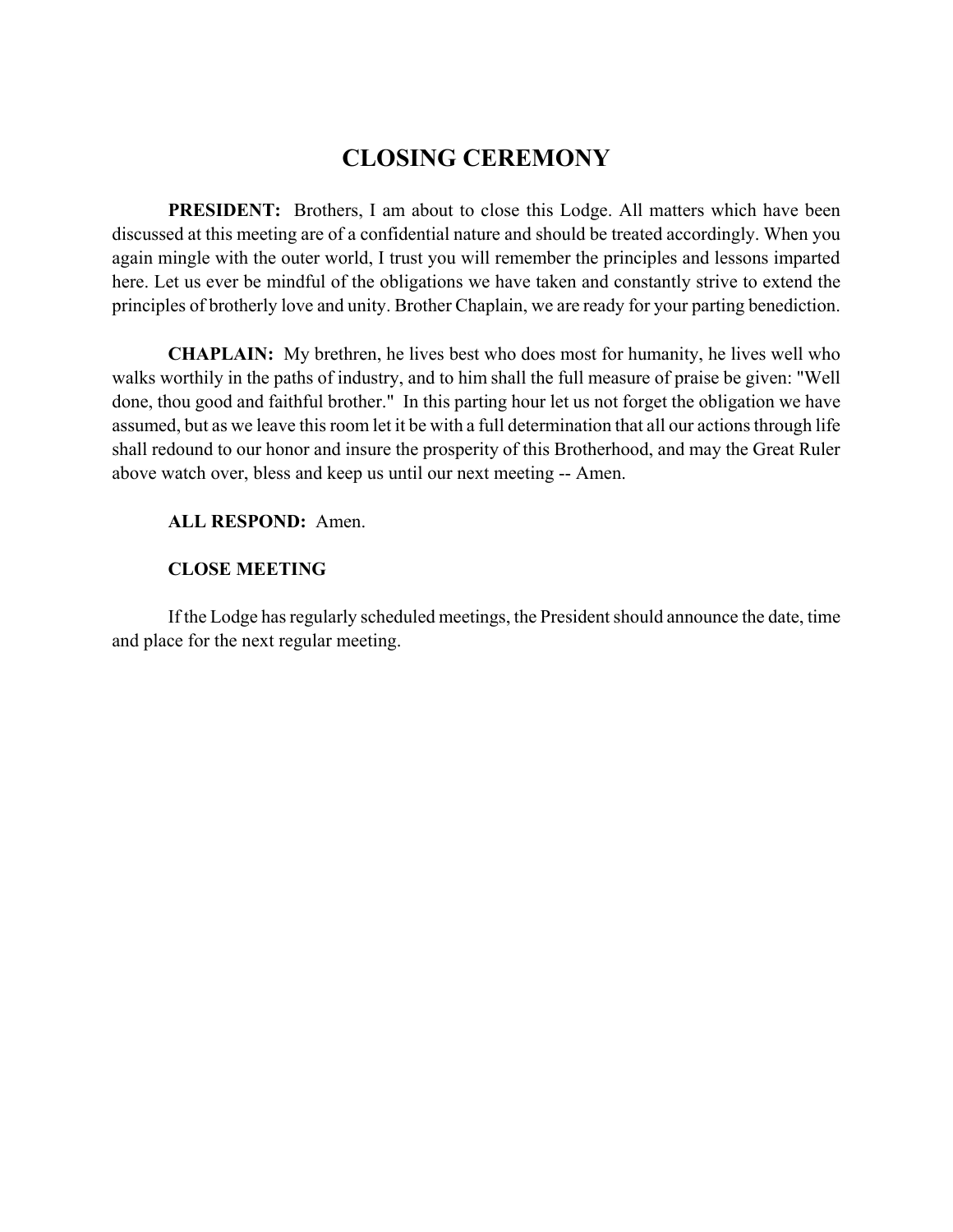## **OBLIGATION**

*Note: Bible should be open and visible to all those swearing the oath of office.*

#### **INSTALLING OFFICER:**

Please raise your left hand, place your right hand over your heart and repeat after me:

"I (your name), in the presence of these delegates and members, do solemnly promise that I will perform all the duties of my office as laid down in the By-Laws of the Brotherhood to the best of my ability, for the best interest of the membership as a whole. To all this I pledge my sacred honor."

#### **INSTALLING OFFICER:**

Brother delegates and members, your officers have been duly obligated to perform their several duties and invested with the badges of their offices; their success depends on their fidelity and your cooperation; work together in harmony at all times.

And now, by authority of the Bylaws of the Brotherhood of Maintenance of Way Employes Division, I declare your officers duly installed and authorized to enter upon the discharge of their several duties for the term for which they have been elected, or until their successors have been elected and installed.